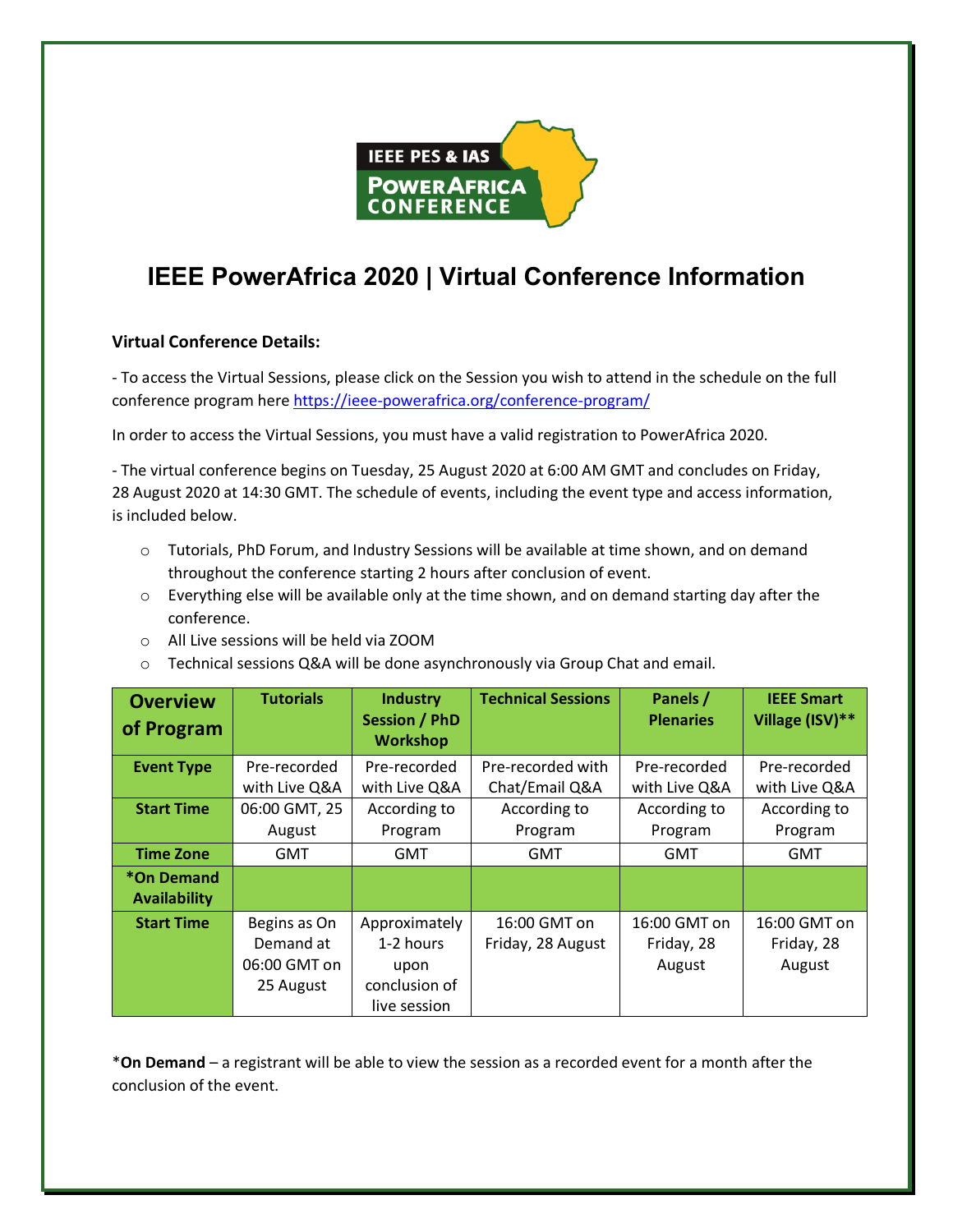#### **Help Desk Information:**

Please direct any questions about access, or the Virtual Conference platform, to the IEEE MCE Digital Events team. Email John Teehan at *j.teehan@ieee.org*, Mark Pilkington at m.pilkington@ieee.org, and/or David Stankiewicz at d.stankiewicz@ieee.org.

Please direct any questions about Registration to powerafrica@ieeepesreg.com

For General conference inquiries, contact the PowerAfrica conference organizers at info@ieeepowerafrica.org and/or Humphrey Muhindi at hmuhindi@ieee.org and/or Avoki Omekanda at avoki.omekanda@ieee.org

# **Virtual Conference Sessions, Access, and Communications:**

The following page contains the links to access each Virtual Session room for PowerAfrica 2020 https://ieee-powerafrica.org/conference-program. To enter a Session, simply click on the link and enter the Registration Email used for your Conference Registration (see example log in page below). **Please note that it must match the email address that you used for your conference registration or you will be unable to access the Session.**

| If you have previously registered for this event, please login below: |                           |
|-----------------------------------------------------------------------|---------------------------|
| Email*                                                                |                           |
| <b>LOGIN</b>                                                          |                           |
|                                                                       | POWERED BY<br><b>QN24</b> |

During your virtual conference experience, be sure to utilize the engagement widgets within the online platform. The online platform for PowerAfrica 2020 features two types of ways to communicate with speakers, session chairs, and other attendees.



1) The purple Q&A button allows you to submit questions directly to the presenters during on demand viewing. Please ensure you include the presentation title and presenter name in your question.

2) The blue Chat button is an interactive group chat. This will save all of your communications within the chat dialogue. Use this to have a direct conversation with whomever may be watching the videos at the